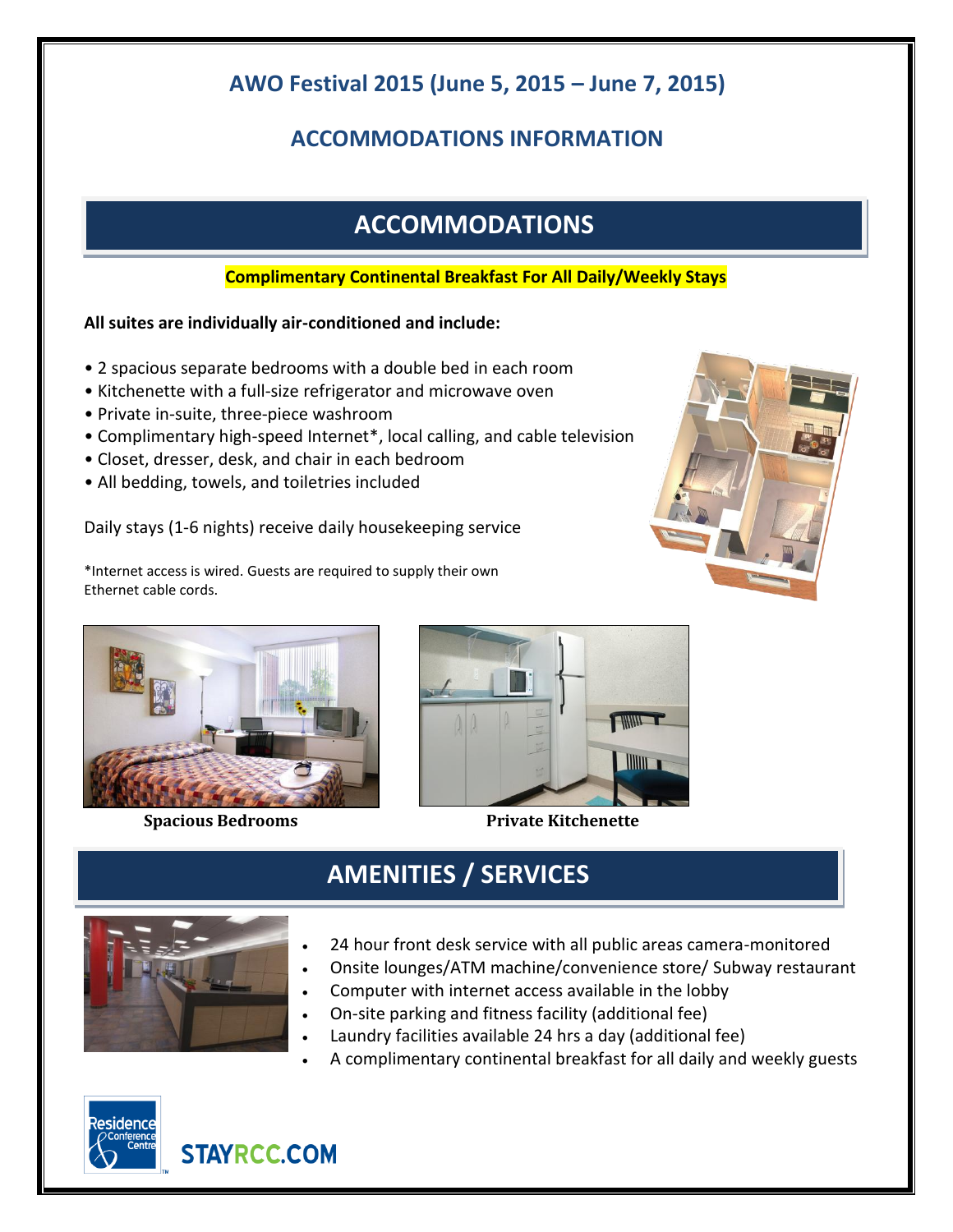# **LOCATION**



#### **We are located at 1760 Finch Avenue East, Toronto, Ontario**

- Major intersections are Finch Avenue and Don Mills Road
- Easy access to the Don Valley Parkway and Highway 401
- 1 short bus ride (approximately 12 minutes) to Finch Subway Station on the TTC (Local transit system)



## **PARKING**

Parking for accommodation and conference guests is located in Lot # **10**.

Parking passes can be purchased at the Front Desk.

Daily parking rate is \$5.00 per vehicle per night. Monthly parking rate is \$60.00 per vehicle.